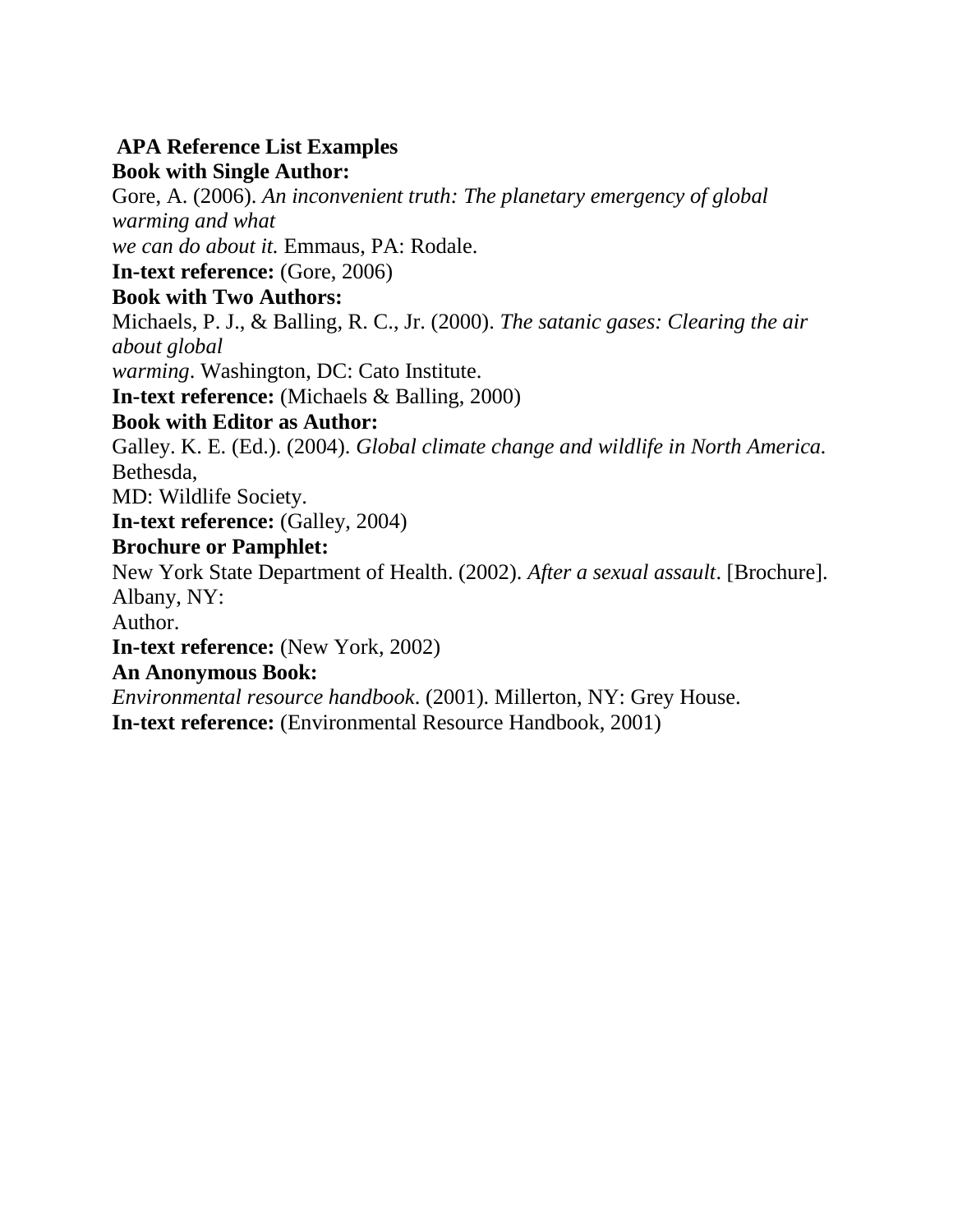#### **Articles in Reference Books (unsigned and signed):** Greenhouse effect. (2005).

*American heritage science dictionary*. Boston, MA: Houghton Mifflin. Schneider, S. H. (2000). Greenhouse effect. *World book encyclopedia* (Millennium ed.

Vol. 8, pp. 382-383). Chicago, IL: World Book.

**In-text references:** (Greenhouse effect, 2005)

(Schneider, 2000)

# **Magazine Articles:**

Allen, L. (2004, August). Will Tuvalu disappear beneath the sea? Global warming threatens to

swamp a small island nation. *Smithsonian, 35*(5), 44-52.

Begley, S., & Murr, A. (2007, July 2). Which of these is not causing global warming? A. Sport

utility vehicles; B. Rice fields; C. Increased solar output. *Newsweek, 150*(2), 48-50. **In-text references:** (Allen, 2004)

(Begley, 2007)

# **Newspaper Articles (unsigned and signed):**

College officials agree to cut greenhouse gases. (2007, June 13). *Albany Times Union,* p. A4.

Landler, M. (2007, June 2). Bush's Greenhouse Gas Plan Throws Europe Off Guard.

*New York Times,* p. A7.

**In-text references:** ("College Officials", 2007)

(Landler, 2007)

# **Journal Article with Continuous Paging:**

Miller-Rushing, A. J., Primack, R. B., Primack, D., & Mukunda, S. (2006). Photographs

and herbarium specimens as tools to document phonological changes in response to global warming. *American Journal of Botany, 93,* 1667-1674.

**In-text reference:** (Miller-Rushing, Primack, Primack, & Mukunda, 2006